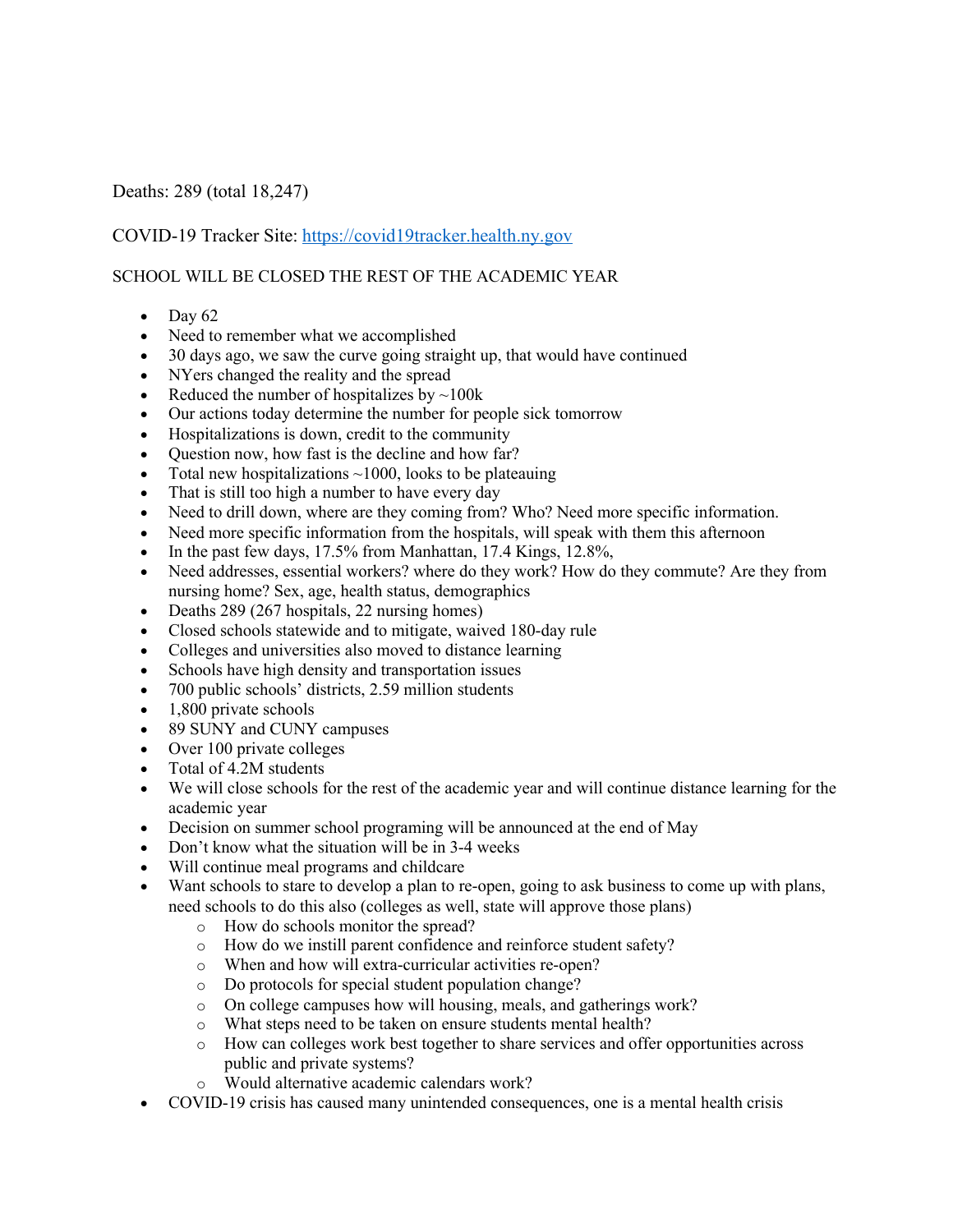- This is a chronic problem, you are not alone, half of all Americans have said their mental health has been negatively impacted
- Sleep has been affected
- NYS Emotional Support hotline1-844-863-9314 and headspace.com/ny
- Also have seen a dramatic increase in domestic violence, hotline 1-844-997-2121 if you need help reach out
- 15% increase in March and 30% in April
- Especially concerned about these issues for frontline workers, terribly stressful and difficult time
- We are partnering with Kate Spade NY foundation to have crisis hotline on a 24/7 emotional support
- Also directing all insurers to waive all cost sharing/copays and deductibles for mental health services for essential workers through the crisis
- We will learn and grow from this, try to make the best of a bad situation

## $O&A$

When can schools submit re-opening plans? Also hear NYC is looking at remote learning for the fall?

- No schools opening for the academic year, will make a decision on summer schools
- Schools should start preparing plans now
- No decision on school in the fall, that is a long way away
- How do you run a school with social distancing? More busses? More class rooms?

Do you think this can realistically be done? Kids will want to socialize…

- That is a good question you can come up with a plan which is hard
- How do you tell a 10-year-old to socially distance?
- Would need to see a drop or stabilization of infection rate for a period of time

How will schools manage? Don't have money.

- Wouldn't be able to build anyway
- Fiscal consequences based
- Asked about on PAUSE decision?
	- Decision will be before May  $15<sup>th</sup>$

How do you feel you did?

- Did the best I can
- NYers did a great job

Should NYers expect restaurants to open outdoor areas? PA and NJ doing these things-

- Knowing what others do is helpful
- Will make decision at appropriate times
- Want to get people out, want relief valve, want level of activity but don't want to overwhelm neighboring state, don't want high density

Isabella Geriatric Center, will there be an investigation?

- There is a joint effort between DOH and AG
- That will certainly be part of that investigation
- We have 613 nursing homes, investigate all reports
- We report nursing homes and hospital deaths separately
- Will now ask hospitals if those patients have been transferred to hospitals

We are hearing from grocery store workers that people are not wearing masks and not social distancing, can those people be denied entry? Can workers they be denied unemployment if they feel unsafe going to work?

- Don't know on UI
- If I am a private grocery store owner, I would deny admittance of someone not wearing a mask
- Believe they would be within their rights

Can you explain discrepancy in deaths in nursing homes on tracker?

• Some have given confirmed and unconfirmed COVID cases